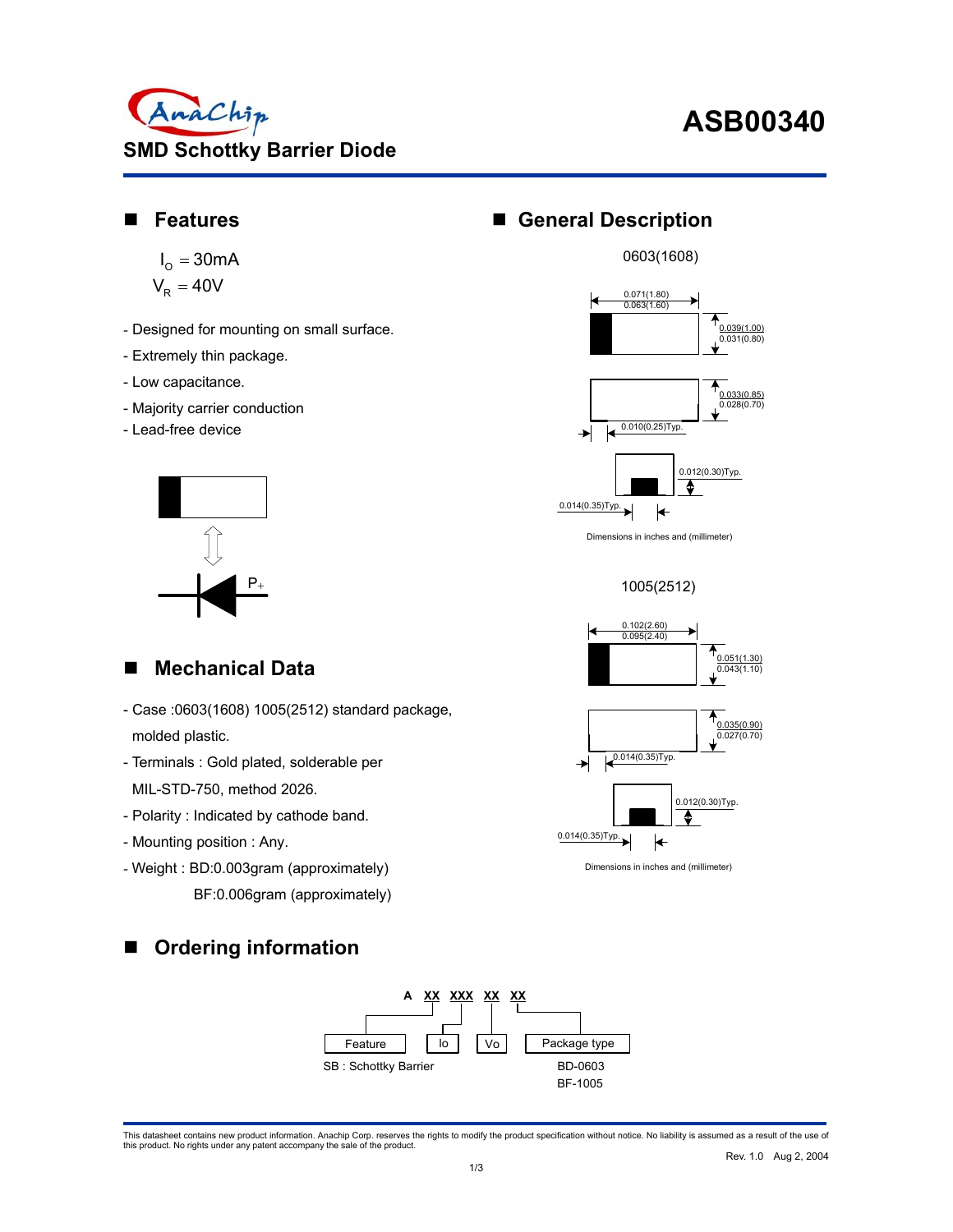

### ■ Maximum Rating (at T<sub>A</sub>=25°C unless otherwise noted)

| <b>Symbol</b>          | <b>Parameter</b>                |      | <b>Conditions</b>                                        | Min   | <b>Typ</b> | <b>Max</b> | Unit   |
|------------------------|---------------------------------|------|----------------------------------------------------------|-------|------------|------------|--------|
| $V_{RRM}$              | Repetitive peak reverse voltage |      |                                                          |       |            | 45         | $\vee$ |
| $V_R$                  | Reverse voltage                 |      |                                                          |       |            | 40         | $\vee$ |
| $I_{\Omega}$           | Average forward current         |      |                                                          |       |            | 30         | mA     |
| $I_{FSM}$              | Forward current,<br>surge peak  | 0603 | 8.3ms single half sine-wave<br>superimposed on rate load |       | 500        |            | mA     |
|                        |                                 | 1005 | (JEDEC method)                                           |       | 500        |            |        |
| $P_D$                  | <b>Power Dissipation</b>        | 0603 |                                                          |       | -          | 150        | mW     |
|                        |                                 | 1005 |                                                          |       |            | 200        |        |
| ${\sf T}_{\text{STG}}$ | Storage temperature             |      |                                                          | $-40$ |            | $+125$     | °C.    |
| $T_i$                  | Junction temperature            |      |                                                          | $-40$ |            | $+125$     | °C     |

### ■ Electrical Characteristics (at T<sub>A</sub>=25°C unless otherwise noted)

| Symbol | <b>Parameter</b>                 | <b>Conditions</b>                    | Min.                     | Typ. | Max. | Unit |
|--------|----------------------------------|--------------------------------------|--------------------------|------|------|------|
| $V_F$  | Forward voltage                  | $I_F = 1 mADC$                       | -                        |      | 0.37 |      |
| IR     | Reverse current                  | $V_R = 30V$                          |                          |      | 0.5  | μA   |
|        |                                  | $V_R = 40V$                          | $\overline{\phantom{0}}$ | -    |      |      |
| $C_T$  | Capacitance between<br>terminals | F=1MHz, and 1 VDC reverse<br>voltage | $\overline{\phantom{0}}$ | 1.5  |      | рF   |